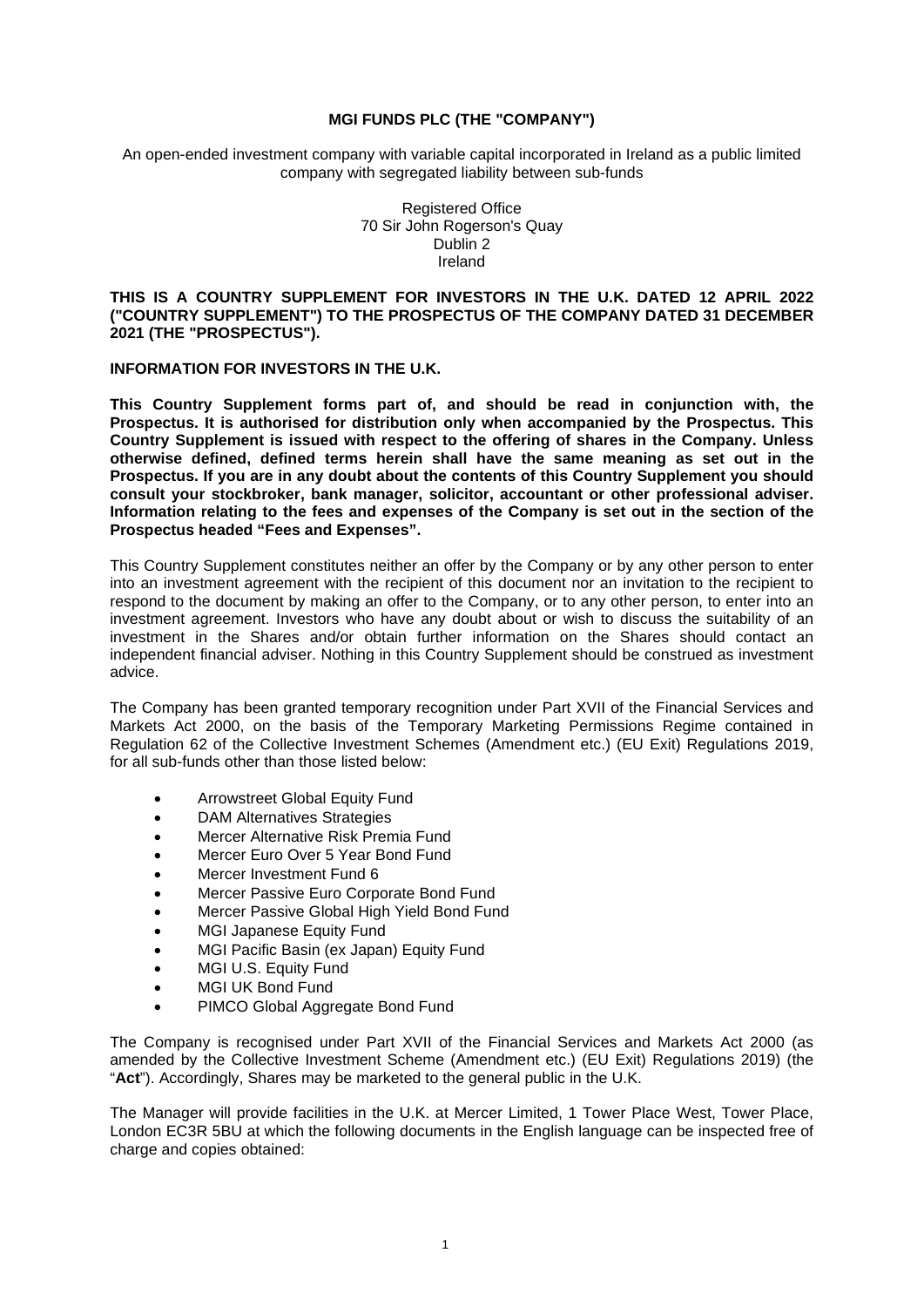- (a) the Memorandum and Articles of Association establishing the Company in its original form and any amendments thereto;
- (b) the latest Prospectus and Key Investor Information Documents and any supplements or addenda most recently prepared and published in connection with the Company; and
- (c) the latest annual and half-yearly reports of the Company.

Furthermore, the Manager will also provide facilities in the U.K. at Mercer Limited, 1 Tower Place West, Tower Place, London EC3R 5BU where:

- (a) a Shareholder may arrange for redemption of Shares and arrange payment of the price on redemption;
- (b) a Shareholder can obtain orally and in writing in the English language about the Company's most recently published sale and purchase prices of shares; and
- (c) a Shareholder or other person who has a complaint about the operation of the Company can submit his complaint for transmission to the Manager.

**THE STATEMENTS ON TAXATION BELOW ARE INTENDED TO BE A GENERAL SUMMARY OF CERTAIN U.K. TAX CONSEQUENCES THAT MAY RESULT TO THE COMPANY AND ITS SHAREHOLDERS WHO ARE RESIDENT IN THE U.K. (EXCEPT WHERE OTHERWISE INDICATED). THE STATEMENTS RELATE TO SHAREHOLDERS WHO HOLD SHARES AS AN INVESTMENT AND NOT AS AN ASSET OF A FINANCIAL OR OTHER TRADE AND WHO ARE THE ABSOLUTE BENEFICIAL OWNERS THEREOF. THE STATEMENTS DO NOT ADDRESS THE POSITION OF CERTAIN CLASSES OF INVESTOR SUCH AS TRUSTEES OF SETTLEMENTS, INSURANCE COMPANIES OR CHARITIES. THE STATEMENTS ARE BASED ON U.K. TAX LAW AND HM REVENUE & CUSTOMS ("HMRC") PRACTICE IN FORCE AT THE DATE OF THIS DOCUMENT, BUT PROSPECTIVE SHAREHOLDERS SHOULD BE AWARE THAT THE RELEVANT LAW AND HMRC PRACTICE OR THEIR INTERPRETATION MAY CHANGE. THE FOLLOWING TAX SUMMARY IS NOT A GUARANTEE TO ANY INVESTOR OF THE TAX RESULTS FROM INVESTING IN THE COMPANY.** 

**PROSPECTIVE SHAREHOLDERS SHOULD CONSULT THEIR OWN PROFESSIONAL ADVISORS ON THE POSSIBLE CONSEQUENCES OF BUYING, HOLDING, SELLING OR REDEEMING SHARES UNDER THE LAWS OF THE JURISDICTIONS TO WHICH THEY ARE SUBJECT.** 

### **THE COMPANY**

As the Company is a UCITS, it should not be considered to be U.K. resident for U.K. tax purposes. Accordingly, and provided that the Company does not carry on a trade in the U.K. through a permanent establishment for U.K. corporation tax purposes, the Company will not be subject to U.K. corporation tax on income and capital gains arising to it. The Directors intend that the affairs of the Company are conducted so that no such permanent establishment will arise insofar as this is within their control, but it cannot be guaranteed that the conditions necessary to prevent any such permanent establishment coming into being will at all times be satisfied.

Interest and other income received by the Company which has a U.K. source may be subject to withholding taxes in the U.K.

The Company may be subject to local withholding taxes in respect of income or gains derived from its investments in underlying investee countries. Tax law and practice, and the levels and bases of, and relief from, tax relating to the Company and Shareholders may change from time to time.

### **SHAREHOLDERS**

### *Offshore Fund Rules*

Special tax rules apply to investments made in an offshore fund within the meaning of Part 8 of the Taxation (International and Other Provisions) Act 2010 ("**TIOPA**"). This legislation provides that if a Shareholder who is resident in the U.K. for U.K. tax purposes holds an interest in an overseas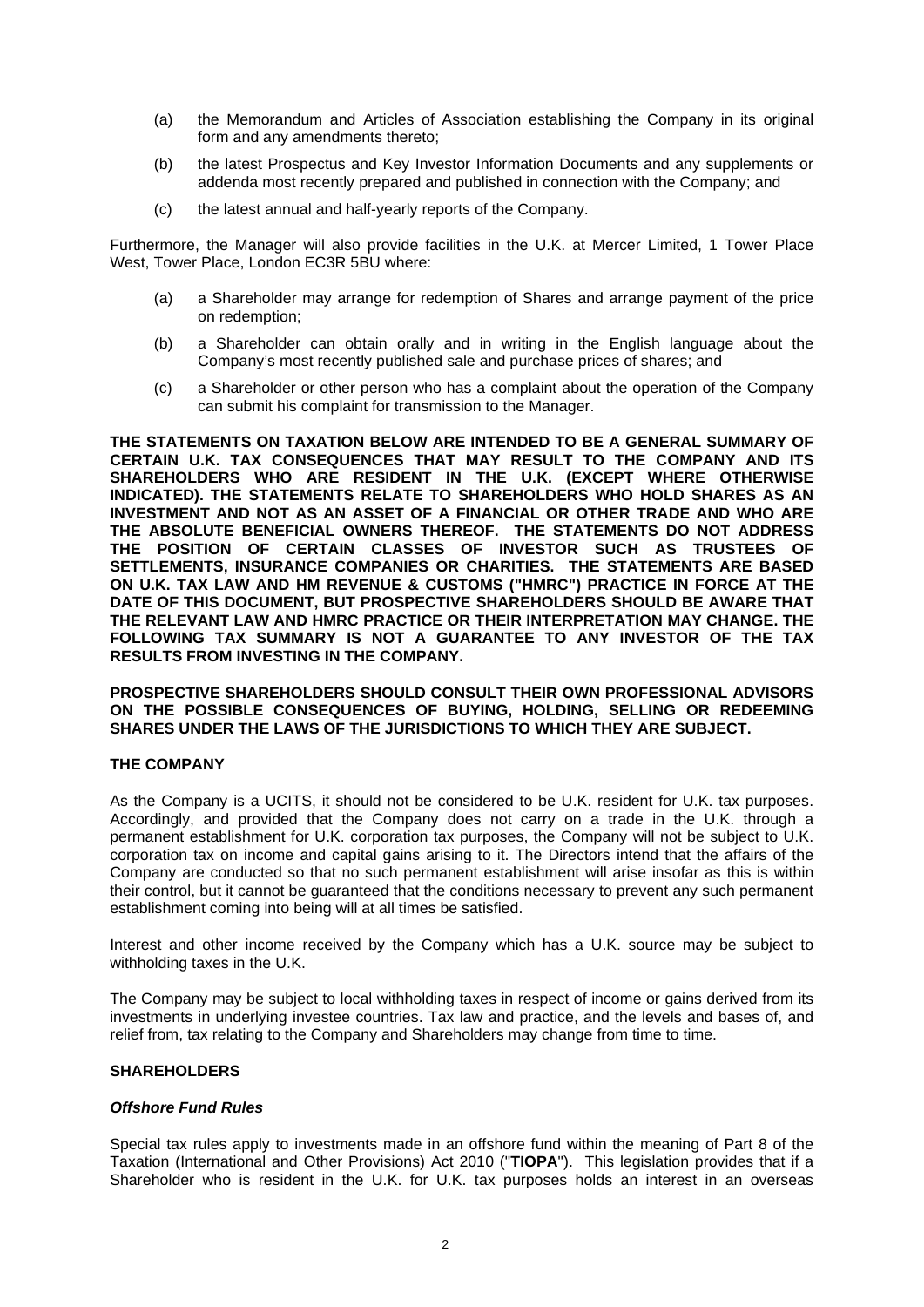company that constitutes an "offshore fund" and that company is not accepted by HMRC as a "reporting fund" throughout the period during which the Shareholder holds that interest, any gain arising to the Shareholder on the sale, disposal or redemption of that interest will be taxed at the time of such sale, disposal or redemption as income and not as a capital gain.

Shares will constitute interests in an offshore fund for U.K. tax purposes. The overall umbrella arrangements are ignored and each Series of Shares/Sub-Fund is treated as a separate offshore fund.

An application is to be made to HMRC for certain Sub-Funds to be treated as 'reporting funds'. Shareholders should refer to the list of reporting funds maintained by HMRC and published on its website for confirmation of the Series of Shares/Sub-Funds approved as reporting funds. A 'reporting fund' under these regulations is, broadly, an offshore fund that meets certain upfront and annual reporting requirements to HMRC and its Shareholders. The Directors intend to manage the affairs of the Company and those particular Sub-Funds so that these upfront and annual duties are met and continue to be met on an ongoing basis. These annual duties include calculating and reporting the "excess reportable income" of the offshore fund for each reporting period (as defined for U.K. tax purposes) on a per-Share basis to all relevant investors. However, prospective investors should be aware that (i) no assurance can be given as to whether such approval will actually be granted and retained in respect of any particular accounting period and (ii) an application to be treated as a 'reporting fund' is not intended to be made for all Sub-Funds. Accordingly, Shareholders who are resident in the U.K. for U.K. tax purposes may be liable to U.K. income tax in respect of gains arising from the sale, redemption or other disposal of their Shares. Such gains may remain taxable notwithstanding any general or specific U.K. capital gains tax exemption or allowance available to a Shareholder. Accordingly, this may result in certain Shareholders incurring a proportionately greater U.K. taxation charge. Prospective investors should seek their own professional advice as to the implications of the funds obtaining such status.

Chapter 6 of Part 3 of the Offshore Funds (Tax) Regulations 2009 (the "**Regulations**") provides that specified transactions carried out by a UCITS fund, such as the Company, will not generally be treated as trading transactions for the purposes of calculating the reportable income of reporting funds that meet a genuine diversity of ownership condition. The Directors confirm that all classes of Series of Shares with reporting fund status are primarily intended for and marketed to institutional investors. For the purposes of the Regulations, the Directors undertake that all Series of Shares in the Company with reporting fund status will be widely available and will be marketed and made available sufficiently widely to reach the intended category of investors and in a manner appropriate to attract those kinds of investors.

# *Tax treatment of distributions of income*

Subject to their specific circumstances, Shareholders who are resident in the U.K. for U.K. tax purposes may be liable to U.K. income tax or corporation tax in respect of any income distributions of the Company or any amounts reported to investors as "reportable income" in respect of Shares held. The distribution policy of each Sub-Fund will be specified in the relevant Supplements.

For individual Shareholders subject to U.K. income tax, the first £2,000 of dividends received (or deemed to be received) by U.K. resident individuals (from all sources combined) in each tax year will not be subject to income tax (the "**Dividend Allowance**"). The rates of income tax on dividends above the Dividend Allowance are: (a) 7.5% for dividends taxed in the basic rate band; (b) 32.5% for dividends taxed in the higher rate band; and (c) 38.1% for dividends taxed in the additional rate band. There is no tax credit attached to dividends.

However, such treatment will not apply to individual investors in certain offshore funds where the market value of the fund's investments in "qualifying investments" (which include money placed at interest, securities or debt instruments, shares in a building society, certain interests in unit trusts, offshore funds or open-ended investment companies which invest in similar assets, derivative contracts based only on any of the foregoing and currency, or contracts for differences whose subject matter is only interest rates and/or credit worthiness and/or currency) exceeds 60% of the market value of all of the assets of the fund (excluding cash awaiting investment) at any relevant time.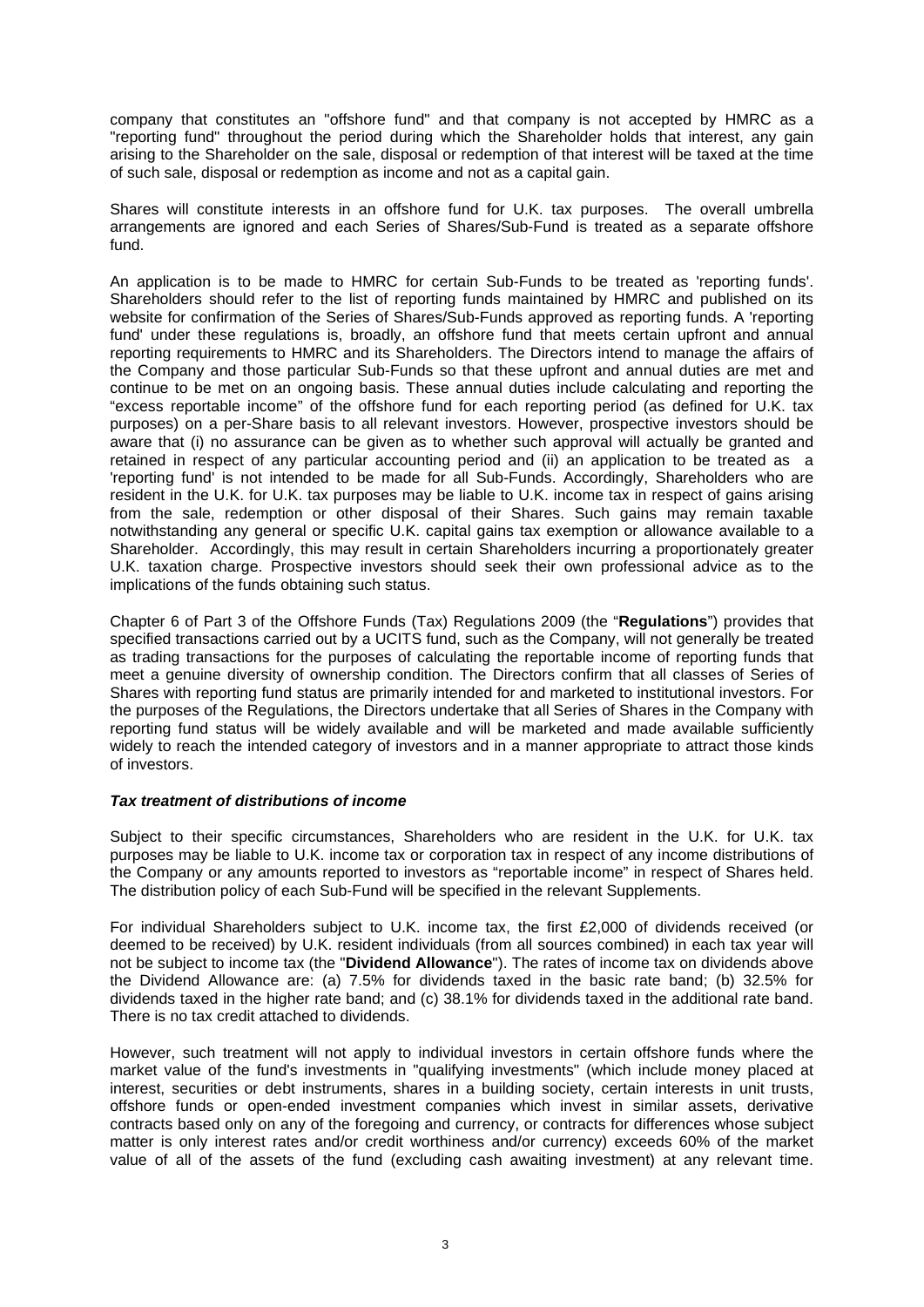Investors in these funds will be treated as receiving an interest payment for U.K. income tax purposes, taxed at their marginal rate of income tax.

U.K. resident Shareholders who are not liable to U.K. income tax on their income should not be subject to U.K. tax on income distributions.

Legislation in Part 9A Corporation Tax Act 2009 ("**CTA 2009**") means that dividends and other income distributions received by a company within the charge to U.K. corporation tax will be exempt from U.K. corporation tax provided that the dividends and distributions fall within one or more classes which qualify for exemption and are not subject to specific anti-avoidance rules. This is generally the case where the Shareholder holds less than 10% of the issued share capital in each Series of Shares and is not a "small" company (as defined in Part 9A of the CTA 2009). The exemptions are not comprehensive and, as explained above, are also subject to anti-avoidance rules so U.K. resident investors which are subject to U.K. corporation tax are advised to seek advice on how these rules apply to their particular circumstances in relation to the Shares.

Chapter 3 of Part 6 of the CTA 2009 provides that, if at any time in an accounting period a Shareholder within the charge to U.K. corporation tax holds an interest in an offshore fund (see further above), and there is a time in the period when the fund fails to satisfy the qualifying investments test, the interest held by such a Shareholder will be treated for the accounting period as if it were rights under a creditor relationship for the purposes of the rules relating to taxation of most corporate debt contained in Part 5 of CTA 2009 (the "**Corporate Debt Regime**").

The Shares will (as explained above) constitute interests in an offshore fund. In circumstances where the qualifying investments test is not so satisfied (for example where a Sub-Fund invests in money placed at interest, securities or debt instruments, shares in a building society, certain interests in unit trusts, offshore funds or open-ended investment companies which invest in similar assets, derivative contracts based only on any of the foregoing and currency, or contracts for differences whose subject matter is only interest rates and/or credit worthiness and/or currency and the market value of such investments exceeds 60% of the market value of all its investments (excluding cash awaiting investments)) the Shares corresponding to that Sub-Fund will be treated for U.K. corporation tax purposes as within the Corporate Debt Regime. In such cases, all returns on the relevant Shares in respect of each corporate Shareholder accounting period during which the test is not met (including gains, profits and deficits and exchange gains and losses) will be taxed or relieved as an income receipt or expense on a fair value accounting basis. Accordingly, a corporate Shareholder may, depending on its own circumstances, incur a charge to U.K. corporation tax on an unrealised increase in the value of its holding of Shares (and, likewise, obtain relief against corporation tax for an unrealised reduction in the value of its holding of Shares).

Chapters 2A and 6A of Part 6 of the CTA 2009 also provide that, in certain additional circumstances, Shares held by a corporate Shareholder within the charge to U.K. corporation tax may be treated as if they are rights under a creditor relationship even if this would not otherwise be the case. These provisions may apply:

- (a) in the case of Chapter 6A of Part 6 of the CTA 2009, if in particular the Shares are accounted for by the Company as a liability in accordance with generally accepted accounting practice and carry a return which is economically equivalent to interest. In these additional circumstances, all returns on the Shares in respect of each corporate Shareholder's accounting period (including gains, profits and exchange gains and losses) will be taxed or relieved as an income receipt or expense under the loan relationship rules. Accordingly, a corporate Shareholder may, depending on its own circumstances, incur a charge to corporation tax on an unrealised increase in the value of its holding of Shares; and
- (b) in the case of Chapter 2A of Part 6 of the CTA 2009, if in particular the Shares carry a return which is economically equivalent to interest and the rules in Chapter 6A of the CTA 2009 do not apply. In these additional circumstances, all returns on the Shares in respect of each corporate Shareholder's accounting period (including gains, profits, losses and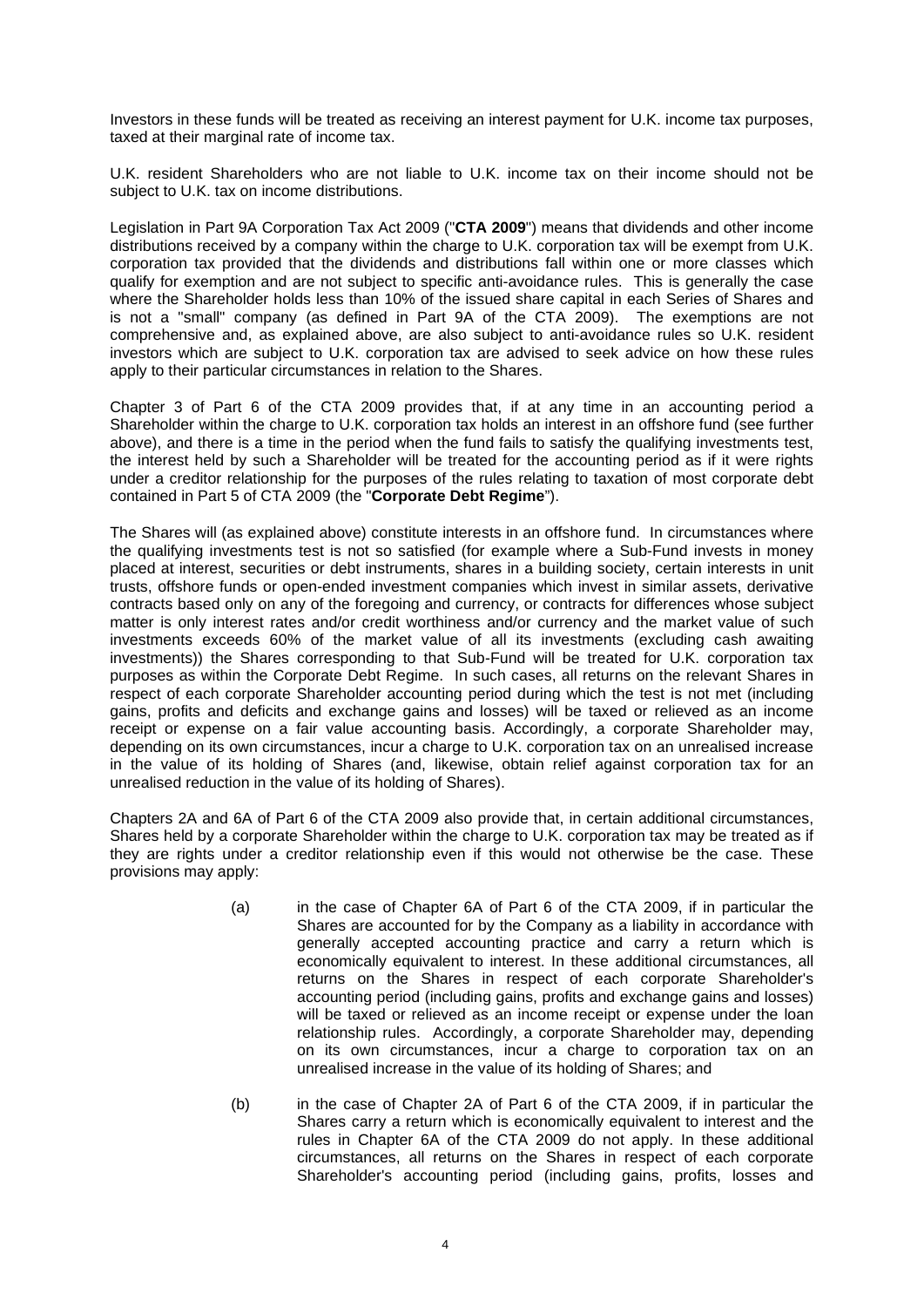exchange gains and losses) must be determined on an amortised cost basis and will be taxed or relieved as an income receipt or expense under the loan relationship rules.

Where the Shares are treated as rights under a creditor relationship, the provisions relating to nonreporting funds would not then apply to such corporate Shareholders.

# *Other U.K. Tax Considerations*

U.K. tax legislation contains a number of provisions which are designed to ensure that U.K. residents who invest in non-U.K. assets are not doing so for tax avoidance purposes. The main provisions which could apply to the Company and its Shareholders are outlined below.

### *Transfer of assets abroad*

The attention of Shareholders who are individuals resident in the U.K. is drawn to the provisions of Chapter 2 of Part 13 of the Income Tax Act 2007, under which the income accruing to the Company may be attributed to such a Shareholder and may render them liable to taxation in respect of the undistributed income and profits of the Company. This legislation will, however, not apply if such a Shareholder can satisfy HMRC that either:

- (a) it would not be reasonable to draw the conclusion from all the circumstances of the case, that the purpose of avoiding liability to taxation was the purpose, or one of the purposes, for which the relevant transactions or any of them were effected;
- (b) all the relevant transactions are genuine commercial transactions and it would not be reasonable to draw the conclusion, from all the circumstances of the case, that any one or more of the transactions was more than incidentally designed for the purpose of avoiding liability to taxation; or
- (c) all the relevant transactions were genuine, arm's length transactions and if the Shareholder were liable to tax under Chapter 2 of Part 13 in respect of such transactions such liability would constitute an unjustified and disproportionate restriction on a freedom protected by Title II or IV of Part Three of the Treaty on the Functioning of the European Union or Part II or III of the EEA Agreement.

### *Controlled foreign company rules*

Part 9A of TIOPA subjects U.K.-resident companies to tax on the profits of companies not so resident in which they have an interest. Unless one of the exemptions applies, these provisions affect U.K. resident companies that hold, alone or together with certain other associated persons, shares that confer a right to at least 25% of the chargeable profits of a non-U.K.-resident company (or in the case of an umbrella fund, a Sub-Fund thereof) where that non-U.K.-resident company (or Sub-Fund) is controlled by persons who are resident in the U.K. and is subject to a lower level of taxation in its territory of residence. The legislation is not directed towards the taxation of capital gains.

Any corporate Shareholder who may be subject to the rules should consult their professional advisers on how these rules apply to their particular circumstances in relation to the Shares.

### *Non-resident close companies*

The attention of persons resident in the U.K. for taxation purposes is drawn to the provisions of section 3 of the Taxation of Chargeable Gains Act 1992 ("**section 3**"). Section 13 applies to a "participator" for U.K. taxation purposes (which term includes a shareholder) if at any time when any gain accrues to a company which constitutes a chargeable gain for those purposes, at the same time, the company is itself controlled by a sufficiently small number of persons so as to render the company a body corporate that would, were it to have been resident in the U.K. for taxation purposes, be a "close" company for those purposes. The provisions of section 3 could, if applied, result in any such person who is a "participator" in the Company being treated for the purposes of U.K. taxation of chargeable